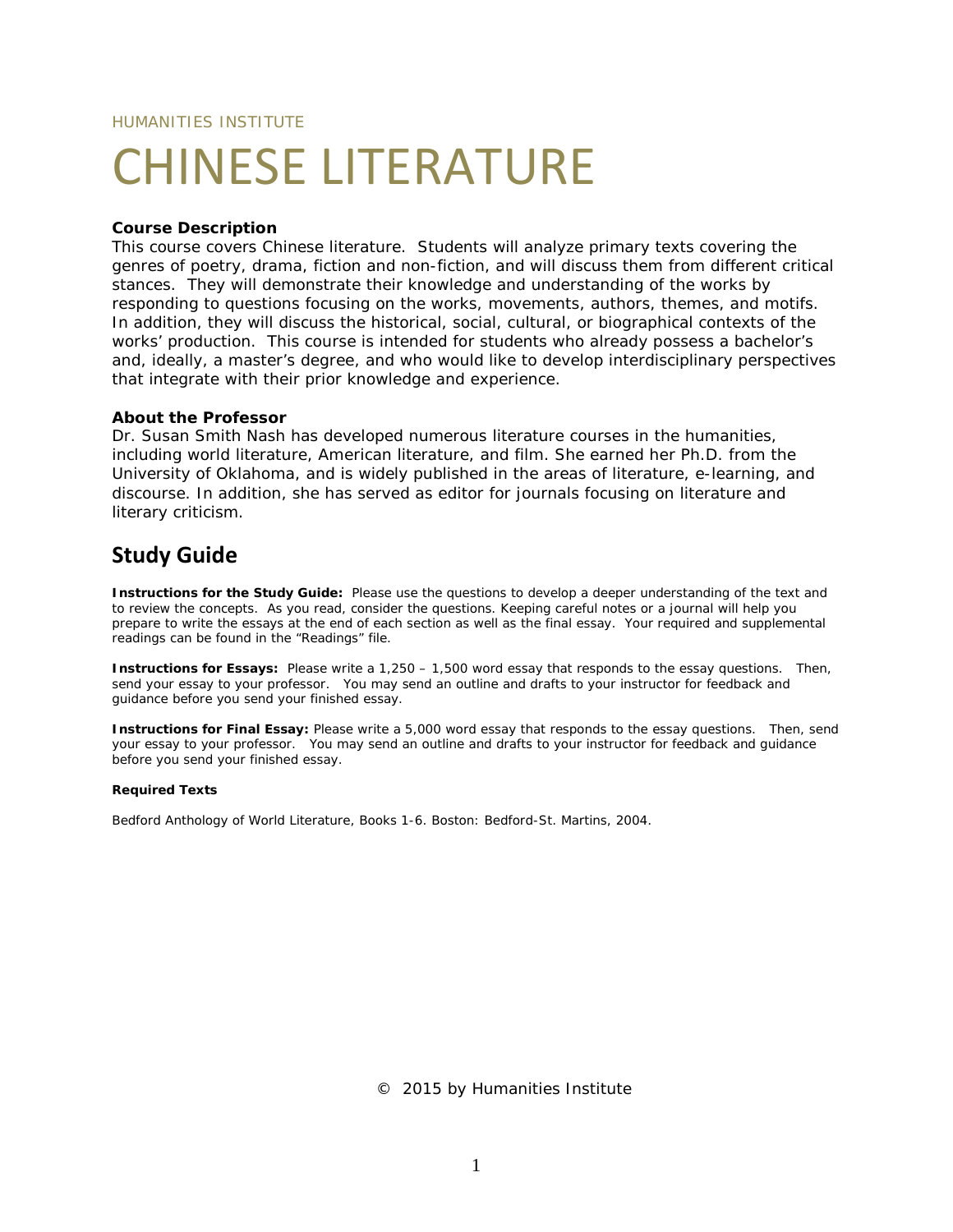| UNIT/<br><b>WEEKS</b> | <b>AUTHOR / WORK</b>                                                                | <b>INTRODUCTION</b>                                                                                                                                                                                                                                                                                                                                                                                                                                                                                                                                                                                                                                                                                                                                                                                                                                                                                    |
|-----------------------|-------------------------------------------------------------------------------------|--------------------------------------------------------------------------------------------------------------------------------------------------------------------------------------------------------------------------------------------------------------------------------------------------------------------------------------------------------------------------------------------------------------------------------------------------------------------------------------------------------------------------------------------------------------------------------------------------------------------------------------------------------------------------------------------------------------------------------------------------------------------------------------------------------------------------------------------------------------------------------------------------------|
| п                     |                                                                                     | <b>Ancient Literature</b>                                                                                                                                                                                                                                                                                                                                                                                                                                                                                                                                                                                                                                                                                                                                                                                                                                                                              |
| $1 - 3$               |                                                                                     |                                                                                                                                                                                                                                                                                                                                                                                                                                                                                                                                                                                                                                                                                                                                                                                                                                                                                                        |
| Overview              | The Ancient Way                                                                     |                                                                                                                                                                                                                                                                                                                                                                                                                                                                                                                                                                                                                                                                                                                                                                                                                                                                                                        |
| Authors               | Anonymous                                                                           | Although it is impossible to date precisely the individual poems, it is thought<br>that five of them came from the Shang dynasty, while the majority originated<br>with the Zhou dynasty, the longest and were collected between 1000 and 600<br>BCE. Certain names and events with the invasions of the Hsien-yun tribes<br>help to date several poems at c. 800 BCE, but the themes of love and feasting<br>in other verses are too general to associate with any particular period. (p.<br>1573)                                                                                                                                                                                                                                                                                                                                                                                                    |
| Poetry                | The Book of Songs                                                                   | Shijing (The Book of Songs) is the earliest collection of Chinese poems<br>including 305 poems of the Zhou Dynasty (1122-256 B.C.). It was said that<br>the poems in Shijing could all be sung as songs. According to the tunes they<br>were sung by, the poems were divided into three categories, namely, Feng<br>(Ballads), Ya (Festal Odes), and Song (Sacrificial Songs). Feng consists of 160<br>poems, including those of 15 countries and areas. They are: Zhounan (Zhou<br>and the south), Shaonan, Bei, Yong, Wei (IA), Wang, Zheng, Qi, Wei (I°),<br>Tang, Qin, Chen, Gui, Cao and Bin. Most of the poems in Feng are folk songs<br>from along the Yellow River. Only a few of them are works of the nobles. Ya<br>consists of 105 poems which are divided into Xiaoya (The Minor Festal Odes)<br>and Daya (The Major Festal Odes). The poems in Ya are basically written by<br>the nobles. |
|                       | <b>Literary Terms</b>                                                               | shih ching                                                                                                                                                                                                                                                                                                                                                                                                                                                                                                                                                                                                                                                                                                                                                                                                                                                                                             |
|                       | Comparative<br>Literature:<br>Nature imagery                                        | Egyptian Love Poems<br>Egyptian Love Poems and the Chinese Book of Songs share the technique of<br>using nature to express feelings and to describe a loved one. What roles does<br>nature imagery play in the courtship poems? How do they heighten a sense<br>of passion?                                                                                                                                                                                                                                                                                                                                                                                                                                                                                                                                                                                                                            |
|                       | Comparative<br>Literature:<br>The role of<br>patriarchs                             | <b>Book of Songs</b><br>Hebrew Scriptures and the <i>Book of Songs</i> have a strong sense of patriarchy in<br>common. In The Book of Songs, patriarchs have specific cultural roles. They<br>differ from the patriarchs in Hebrew scriptures who interpret dreams, bring<br>wisdom texts from the mountain top, and utter jeremiads. How are Chinese<br>patriarchs in the Book of Songs different?                                                                                                                                                                                                                                                                                                                                                                                                                                                                                                    |
|                       | Comparative<br>Literature:<br>Transcendence /<br>Spirituality through<br>sensuality | Rumi (poetry)<br>Rumi's lyric poetry is highly emotive. Imagery is used to reinforce the idea of<br>love. For Rumi, there is also a spiritual component, and they explore ways to<br>experience transcendence. The Book of Songs explores ways of connecting<br>with the spirit world as well. How does it differ from Rumi?                                                                                                                                                                                                                                                                                                                                                                                                                                                                                                                                                                           |
|                       | Theme:<br>Nature                                                                    | Discuss the way that nature and passion enmesh in the songs. Please identify<br>one poem that uses nature to illustrate deep feelings, and explain how the<br>language brings the intensity to the forefront.                                                                                                                                                                                                                                                                                                                                                                                                                                                                                                                                                                                                                                                                                          |
|                       | Theme:<br>Love                                                                      | How do individuals describe themselves, their feelings, and the way they<br>approach love? Select three poems and discuss how they deal with the theme<br>of love.                                                                                                                                                                                                                                                                                                                                                                                                                                                                                                                                                                                                                                                                                                                                     |
| Author                | Confucius                                                                           | The Gentleman Thinker as Founder of Culture<br>Chinese philosopher, teacher of ethics) Chinese name Kong Zi or K'ung Fu-<br>tse. 551-479 bc, Chinese philosopher and teacher of ethics (see<br>Confucianism). His doctrines were compiled after his death under the title The                                                                                                                                                                                                                                                                                                                                                                                                                                                                                                                                                                                                                          |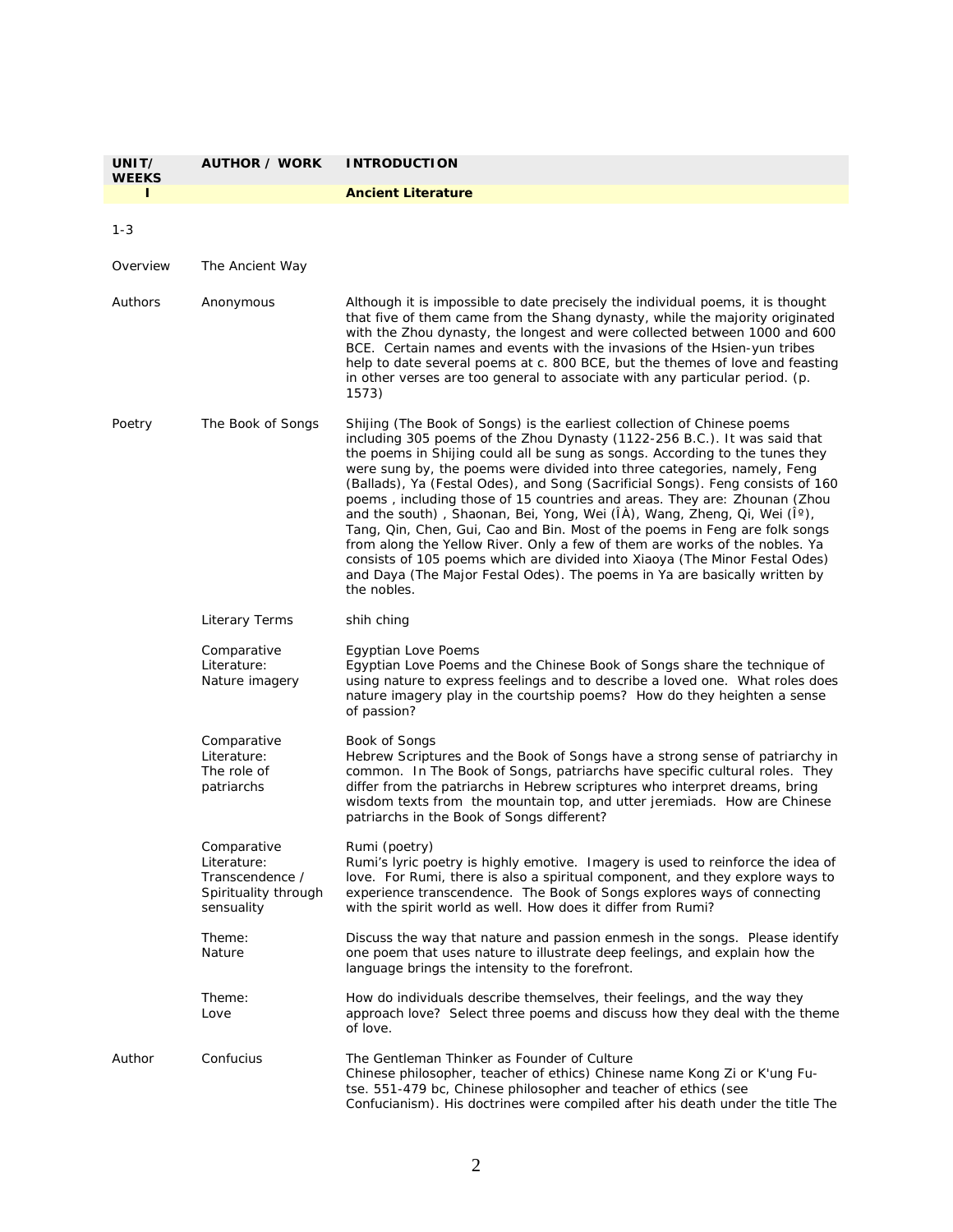|        |                                                           | Analects of Confucius. Discuss the political and historical highlights Confucius'<br>life and times.                                                                                                                                                                                                                                                                                  |
|--------|-----------------------------------------------------------|---------------------------------------------------------------------------------------------------------------------------------------------------------------------------------------------------------------------------------------------------------------------------------------------------------------------------------------------------------------------------------------|
| Essay  | The Analects                                              | The Lunyu (Analects), is the most revered sacred scripture in the Confucian<br>tradition. The collection of writings was probably assembled by the followers<br>of Confucius and Confucianism. Based primarily on the Master's sayings which<br>were set out in both oral and written form, the collection (The Analects)<br>captures the essence of the Confucian spirit.            |
|        | Comparative<br>Literature:<br>Law                         | Hebrew Scriptures.<br>Hebrew Scriptures and the writings of Confucius are similar in that they<br>concern the law. However, they take fundamentally different approaches to<br>the ethical life. Moses and the Code of Hammurabi are very tightly organized.<br>In contrast, Confucius goes about it in a different way. How?                                                         |
|        | Comparative<br>Literature:<br><b>Ethics</b>               | Lao Tzu (Tao Te Ching)<br>Confucius and Daoists take uniquely different paths to ethics. Confucius is<br>prescriptive and clear. Lao Tzu's approach is one of passivity. Describe them.                                                                                                                                                                                               |
|        | Comparative<br>Literature:<br>Cosmic order and<br>justice | Bhagavad Gita<br>The Bhagavad Gita focuses on dharma (duty) as the central focal point of the<br>individual's responsibility in life. In contrast, Confucius looks at the dao. How<br>are they similar? Different?                                                                                                                                                                    |
|        | Comparative<br>Literature:<br>Concept of the<br>Deity     | Hebrew Scriptures (Book of Job)<br>In the Book of Job, God speaks directly to Job. He and Job have<br>conversations, and Job complains about his sufferings. In contrast, in<br>Confucius, deities are more abstract. Filial piety is what informs the<br>individual's behavior, rather than a direct conversation with God.                                                          |
|        | Idea:<br>Gentleman                                        | What characterizes "the gentleman," according to Confucius? How, for<br>instance, does a gentleman look upon his own endeavors? In what light does<br>he understand his relationship to others both above and below him? How does<br>he regard his parents?                                                                                                                           |
| Author | Laozi (Lao Tzu)                                           | Lao Tzu, which means "Old Master", was a philosopher of ancient China and is<br>a central figure in Taoism (also spelled "Daoism").                                                                                                                                                                                                                                                   |
| Essay  | Dao De Jing                                               | Wu wei, which means "non-action" or "not acting", is a tenet of the Tao Te<br>Ching. The concept of wu wei is very complex and reflected in the words'<br>multiple meanings, even in English translation; it can mean "not doing<br>anything", "not forcing", "not acting" in the theatrical sense, "creating<br>nothingness", "acting spontaneously", and "flowing with the moment." |
|        | Comparative<br>Literature:<br><b>Ethics</b>               | Bhagavad-Gita.<br>Dharma forms the underpinning of the Bhagavad-Gita. Dharma refers to<br>duty, which involves disciplining both mind and body, and aspiring to "right<br>thought" and "right deed." In contrast, Daoism promotes the idea of "letting<br>go" - a passive approach that seems antithetical to the dharma approach.<br>Compare and contrast them.                      |
|        | Comparative<br>Literature<br>Good Life                    | Hebrew Scriptures (Book of Job)<br>The Book of Job problematizes the notion of justice and righteousness vis a<br>vis misfortune and suffering. In a nutshell, it asks, Why do bad things happen<br>to good people? In contrast, one would never ask that question if one is<br>following the dao. Why? Explain the differences between the views of life.                            |
|        | Comparative<br>Literature:<br><b>Righteous Life</b>       | St Augustine. (City of God and Confessions)<br>Existence, according to St. Augustine, is very different than that found in<br>Daoism. St. Augustine is concerned with the "fallenness" of the human - the<br>fact that all are born sinners (rather than born pure), due to original sin.<br>What is man's relation to sin in Daoism?                                                 |
|        | Theme:<br>Religion<br>Daoism                              | What are the main teachings of Lao Tzu? Describe his idea of "Letting Go of<br>Self." What does the term "Tao Te Ching" mean? Why can the Tao not be<br>spoken of? How can one "express the inexpressible"? Is action possible, given                                                                                                                                                 |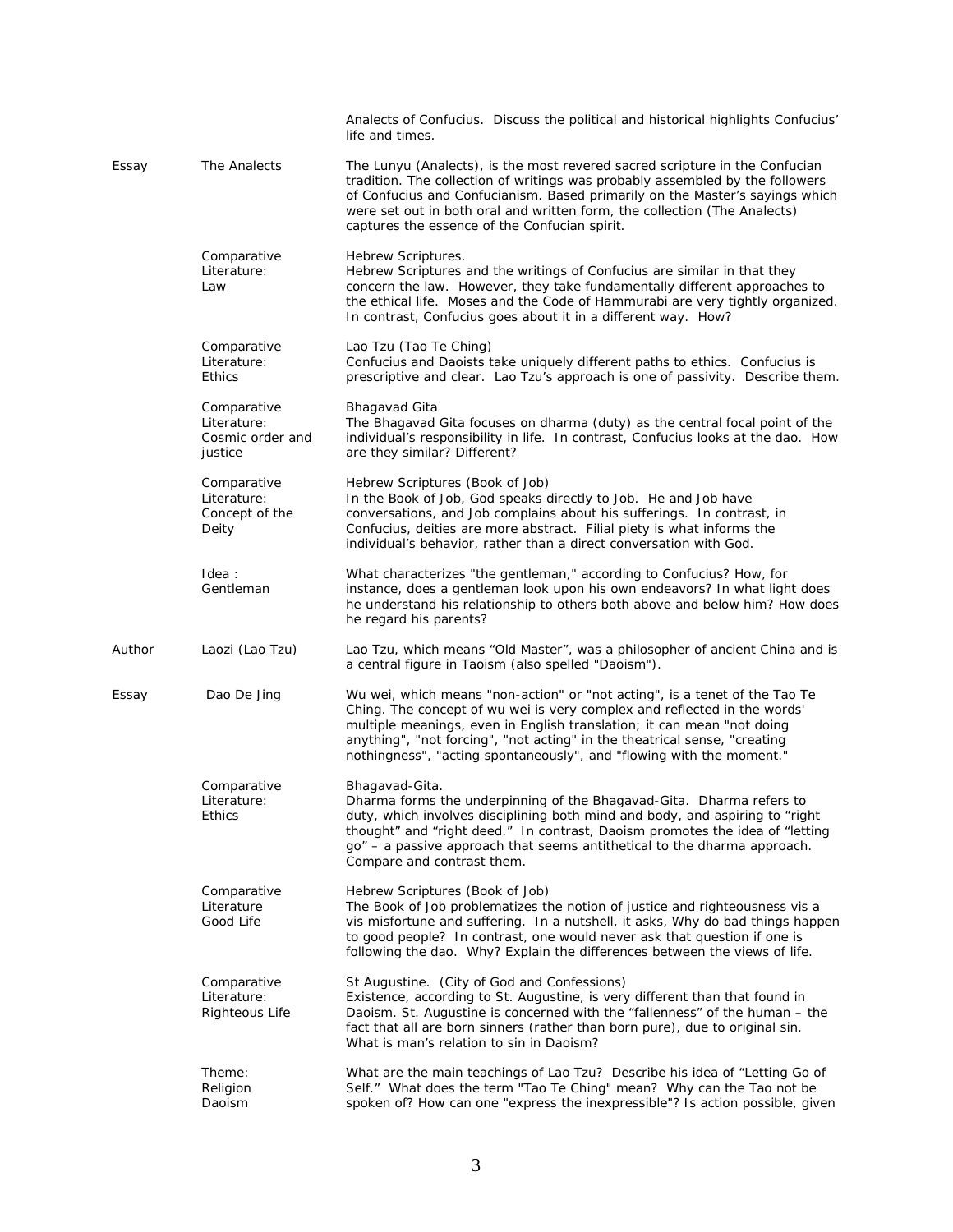|          |                                                   | the notion of passivity?                                                                                                                                                                                                                                                                                                                                                                                                                                                                                                                                                                                                                        |
|----------|---------------------------------------------------|-------------------------------------------------------------------------------------------------------------------------------------------------------------------------------------------------------------------------------------------------------------------------------------------------------------------------------------------------------------------------------------------------------------------------------------------------------------------------------------------------------------------------------------------------------------------------------------------------------------------------------------------------|
| Author   | Zhuangzi<br>(Chuang Tzu)                          | Chinese Taoist philosopher who advocated a skeptical approach to knowledge<br>and a willing acceptance of change as a means of unifying oneself with the<br>Tao. As you read, consider the following questions: Who was Chuang Tzu?<br>Discuss the values that his work embodies. Describe the nature of his<br>questions / questioning.                                                                                                                                                                                                                                                                                                        |
| Essay    | <b>Basic Writings</b>                             | Chuang Tzu (399 - 295 B.C.) was an influential Chinese philosopher. His work<br>consists of parables and conversations that reflect a Daoist view of the world.<br>Chuang Tzu used Lao Tzu as a point of departure, and elaborated the writings<br>and philosophy. Chuang Tzu focuses on nature, the role of the individual, and<br>the order of the cosmos.                                                                                                                                                                                                                                                                                    |
|          | Comparative<br>Literature:<br><b>Ethical Life</b> | Confucius. Analects.<br>Confucius and Chuang Tzu have seemingly opposite approaches to life and<br>ethical behavior. Confucius stresses action. Zhuangzi stresses inaction.<br>What do the two approaches reveal to you?                                                                                                                                                                                                                                                                                                                                                                                                                        |
|          | Comparative<br>Literature:<br><b>Ethics</b>       | Hebrew Scriptures. Book of Job.<br>One of the central paradoxes of the Book of Job is the fact that a good man is<br>seemingly punished for no good reason. After all, in the Hebrew Bible,<br>punishment follows disobedience. Yet, Job was a good man. In Zhuangzi,<br>there is a different calculus at work. What does Zhuangzi say about the<br>pattern of the dao and how it relates to the things that happen to men and<br>women?                                                                                                                                                                                                        |
|          | Comparative<br>Literature:<br>Good Life           | Machiavelli (The Prince)<br>There are different ways to teach about ethics and ethical behavior. Each<br>author uses a different approach.                                                                                                                                                                                                                                                                                                                                                                                                                                                                                                      |
|          | <b>Unit Essay</b>                                 | E1. Can you draw any parallels among those various thinkers, from the<br>personal knowledge you bring to this class? Socrates, the Buddha, Zoroaster,<br>Confucius, Lao Tsu? Discuss the similarities and differences between the<br>thinkers.                                                                                                                                                                                                                                                                                                                                                                                                  |
| п        |                                                   | <b>Middle Period</b>                                                                                                                                                                                                                                                                                                                                                                                                                                                                                                                                                                                                                            |
| $4-6$    |                                                   |                                                                                                                                                                                                                                                                                                                                                                                                                                                                                                                                                                                                                                                 |
| Overview | Middle Period<br>Dynasties                        |                                                                                                                                                                                                                                                                                                                                                                                                                                                                                                                                                                                                                                                 |
| Author   | Tao Qian                                          | T'ao Ch'ien, 365-427), also known as Tao Yuanming (陶淵明), born in modern<br>Jiujiang, Jiangxi, was one of the most influential pre-Tang Dynasty Chinese<br>poets. Apart from his poems, Tao is perhaps best known today for his short<br>but intriguing depiction (in prose) of a land hidden from the outside world<br>called "Peach Blossom Spring" (桃花源記). The name Peach Blossom Spring<br>(桃花源 Tao Hua Yuan) has since become the standard Chinese term for<br>'utopia'.                                                                                                                                                                    |
| Poetry   | Peach Blossom<br>Spring                           | The story involves the tale of a fisherman who, one spring during the period<br>376-397, rowed upriver from his home in Wuling. Somewhere upriver he<br>discovers a hidden valley in which people live in peace and know nothing of<br>the outside world. After spending a rather idyllic time there, the fisherman<br>goes home. Although he tried to mark the path by which he had entered the<br>valley, he could not find his way back to the hidden valley. Peach Blossom<br>Spring is a depiction of paradise, and gives rise to a number of lost paradise<br>narratives. A sense of longing and lost perfection characterizes the story. |
|          | Comparative<br>Literature:<br>Emotion             | Basho (Haiku)<br>Matsuo Basho was the most influential poet of the Edo period of Japan. His<br>haiku were widely regarded as brilliant because they evoked deep emotion                                                                                                                                                                                                                                                                                                                                                                                                                                                                         |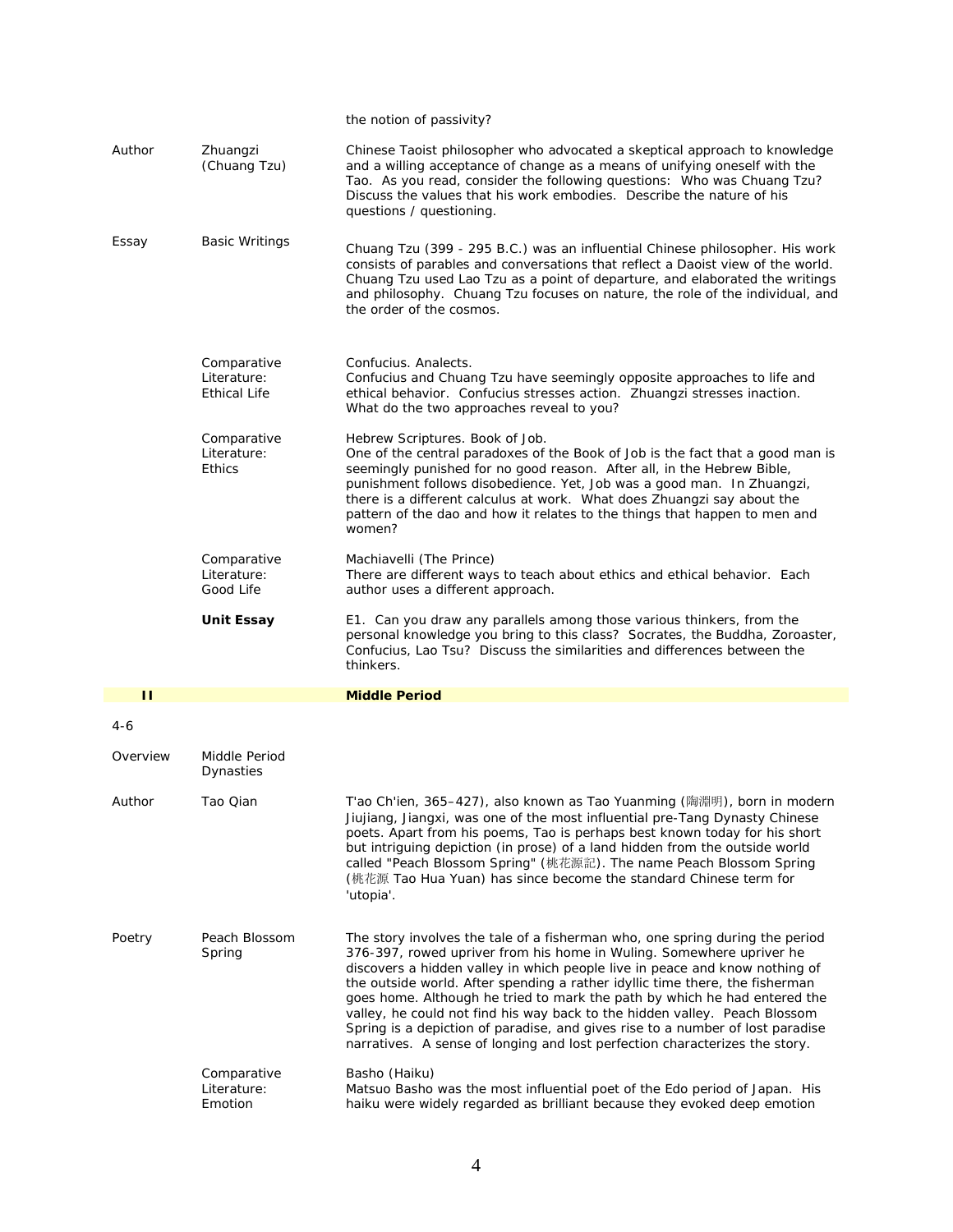|          |                                     | through simplicity.                                                                                                                                                                                                                                                                                                                                                                                                                                                                                            |
|----------|-------------------------------------|----------------------------------------------------------------------------------------------------------------------------------------------------------------------------------------------------------------------------------------------------------------------------------------------------------------------------------------------------------------------------------------------------------------------------------------------------------------------------------------------------------------|
|          | Comparative<br>Literature:<br>Elegy | Wordsworth (Tintern Abbey)<br>Wordsworth was elegiac in many of his writings, particularly in Tintern Abbey.<br>In addition, he discusses how and where the mind creates an ideal form.                                                                                                                                                                                                                                                                                                                        |
|          | Comparative<br>Literature:<br>Loss  | Li Bai (Poetry)<br>These poets have an elegiac tone, and they deal with nature. They evoke a<br>sense of longing for a perfection can never be, or what has been lost.                                                                                                                                                                                                                                                                                                                                         |
| Overview | <b>Tang Dynasty Poets</b>           | Tang poetry refers to poetry written in or around the time of and in the<br>characteristic style of China's Tang Dynasty, often considered as the Golden<br>Age of Chinese poetry. During the Tang Dynasty, poetry continued to be an<br>important part of social life at all levels of society. In fact, poetry was a part<br>of the civil service examinations. Consequently, there were a large number of<br>poets. Two of the most famous poets of the period were Du Fu and Li Bai.                       |
| Authors  | Wang Wei                            | Wang Wei (699-759) was a Tang Dynasty Chinese poet, musician, painter,<br>and statesman. He was one of the most famous men of arts and letters of his<br>time. His paintings survive only in later copies by other artists, but numerous<br>poems are preserved and some were included in the highly influential 18 <sup>th</sup><br>century anthology, Three Hundred Tang Poems.                                                                                                                              |
|          | Li Bai                              | Li Bai was one of the greatest poets in China's Tang period, often considered<br>China's "golden age" of poetry. He was part of the group of Chinese scholars<br>called the "Eight Immortals of the Wine Cup" in a poem by fellow poet Du Fu.<br>Approximately 1,100 poems attributed to Li Bai remain today. Li Bai writes<br>about altered states of consciousness, love, longing, loss, and nature. His<br>imagery tends to be concrete, and there is a sense of relentless wandering<br>and restlessness.  |
|          | Du Fu                               | Du Fu (712-770) was a prominent Chinese poet of the Tang Dynasty, who<br>explored issues of the day and ideas of character. Du Fu's poems are known<br>for a strong sense of history, high standards of morality, and technical<br>excellence.                                                                                                                                                                                                                                                                 |
|          | Bo Juyi                             | During his lifetime, Bai Juyi wrote over 2,800 poems. They are notable for<br>their relative accessibility, which made them very widely read. The Song of<br>Everlasting Sorrow and The Song of the Pipa Player are two of his most<br>famous works, and are known for their intensity of emotion and the clear<br>images. Like Du Fu, he had a strong sense of social responsibility and history.                                                                                                             |
| Poetry   | Poems                               | The classical poems were usually composed of lines of four characters, or<br>words, with every other line rhymed. Lines were allowed, however, of more or<br>fewer words. Under the reign of the Emperor Wu (140-87B.C.) of the Western<br>Han Dynasty new types of poetry were introduced; and the five-character and<br>seven-character poems became popular and have dominated ever since.                                                                                                                  |
|          |                                     | The Emperor himself invented the latter: While Li Ling and Su Wu, two of his<br>statesmen-generals, wrote their verses in the former type. The number of<br>characters of each lines was uniform; no irregular line might occur. These two<br>types were afterwards named the "ancient" or "unruled" poems. Nearly all<br>poems before the T'ang Dynasty were in this form. The Emperor Wu<br>introduced also the Po Liang style, which is a seven-character poem with<br>every line rhyming in the last word. |
|          |                                     | Po Liang was the name of a pavilion in the Emperor's garden where, while he<br>banqueted his literary attendants, each wrote one line to complete a long<br>poem. This has been a favorite game among Chinese poets.                                                                                                                                                                                                                                                                                           |
|          | Comparative<br>Literature:          | Matsuo Basho (Haiku)<br>William Wordsworth (Lyrical Ballades, The Prelude)<br>John Keats ("On Autumn")<br>Each poet exhibits a love of nature and simplicity.                                                                                                                                                                                                                                                                                                                                                  |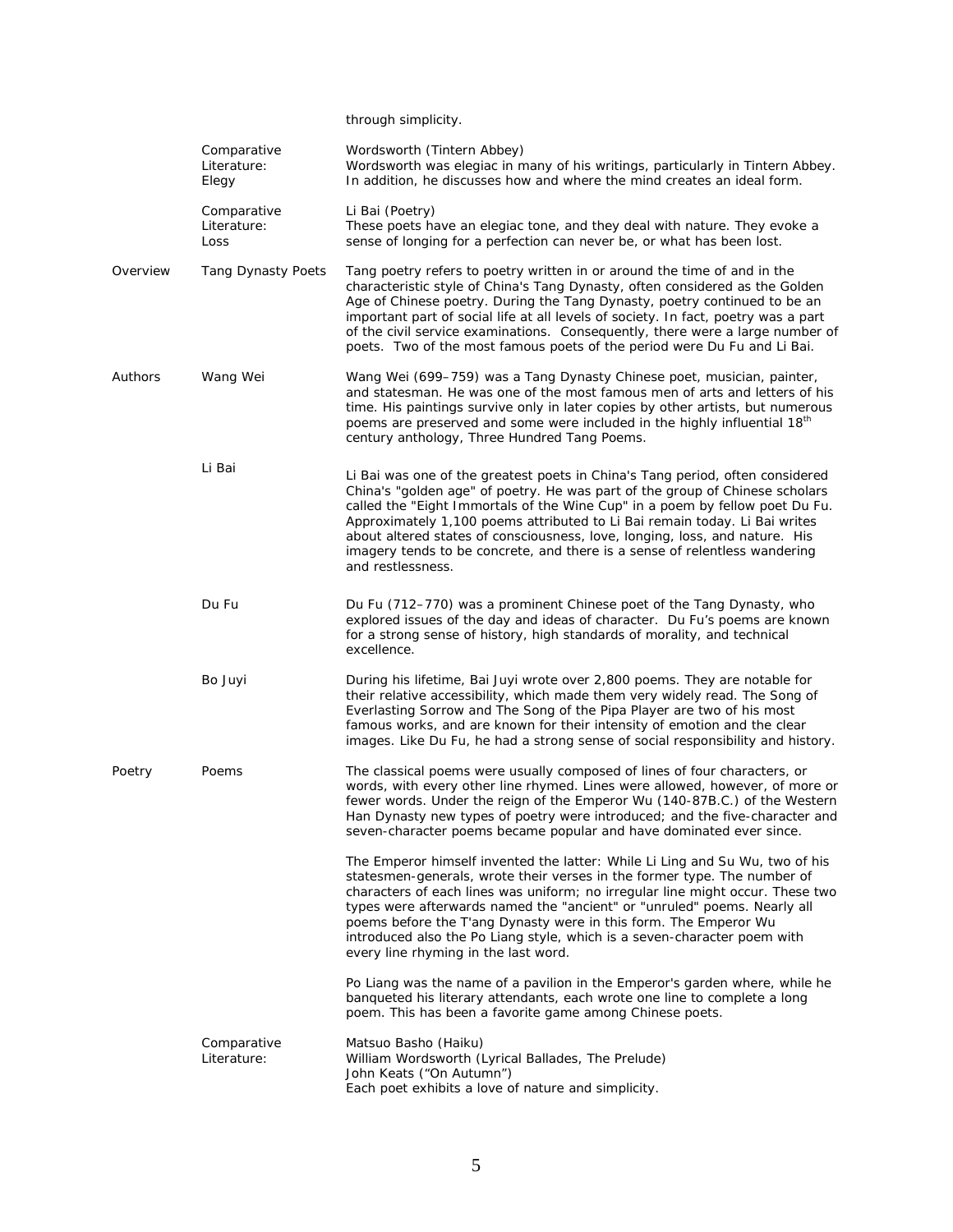|          | Idea:<br>Persona                                    | How does Li Bo establish a persona as an outsider--that is, as radically<br>different from the Confucian poet-scholar typical of classical China? Refer to<br>specific examples from his poetry to describe his a) family and educational<br>background; b) political and social points of view; c) religious stance; d)<br>personal behavior                                                                                                                                                                                                                                                                                                                              |
|----------|-----------------------------------------------------|----------------------------------------------------------------------------------------------------------------------------------------------------------------------------------------------------------------------------------------------------------------------------------------------------------------------------------------------------------------------------------------------------------------------------------------------------------------------------------------------------------------------------------------------------------------------------------------------------------------------------------------------------------------------------|
|          | <b>Unit Essay</b>                                   | E2. Discuss themes of nature, harmony, and inner balance in the works in this<br>unit.                                                                                                                                                                                                                                                                                                                                                                                                                                                                                                                                                                                     |
| Ш        |                                                     | <b>Early Modern China</b>                                                                                                                                                                                                                                                                                                                                                                                                                                                                                                                                                                                                                                                  |
| $7 - 9$  |                                                     |                                                                                                                                                                                                                                                                                                                                                                                                                                                                                                                                                                                                                                                                            |
| Overview | Ming Dynasty                                        |                                                                                                                                                                                                                                                                                                                                                                                                                                                                                                                                                                                                                                                                            |
| Author   | Wu Chengen                                          | Wú Chéng'ēn, ca. 1500–1582), courtesy name Ruzhong (汝忠), was a Chinese<br>novelist and poet of the Ming Dynasty. He was born in Huainan, Jiangsu. He<br>studied in ancient Nanjing University for more than 10 years.                                                                                                                                                                                                                                                                                                                                                                                                                                                      |
| Fiction  | Monkey                                              | "Monkey King", or known to the Chinese as "Journey to West", written by Wu<br>Ch'eng-en(1500?-1582), a scholar-official, is one of the renowned classical<br>Chinese novels about an allegorical rendition of the journey, mingled with<br>Chinese fables, fairy tales, legends, superstitions, popuar beliefs, monster<br>stories as well as whatever the author could find in the Taoist and Buddhist<br>religions. It was based on a true story of a famous Chinese monk, Xuan Zang<br>(602-664). After years of trials and tribulations, he travelled on foot to what is<br>today India, the birthplace of Buddhism, to seek for the Sutra, the Buddhist<br>holy book. |
|          | Comparative<br>Literature:<br>Quest                 | Homer (The Odyssey)<br>Cervantes (Don Quixote)<br>It's important to recognize that although the quest is a predominant theme in<br>literature, the conditions, beliefs, and prevailing attitudes that inform the<br>various quests in literature make each one quite unique. For example, the<br>quest in Homer serves to illustrate valor and heroism. In Cervantes, the<br>quest functions to parody the chivalric code and what are considered to be<br>effete, delusional values. What happens in the quest in Monkey? What is<br>Tripitaka's role?                                                                                                                    |
|          | Comparative<br>Literature:<br><b>Founding Story</b> | Virgil (The Aeneid)<br>Milton (Paradise Lost)<br>The epic is considered a narrative of origin(s) and as such, it establishes the<br>foundations of an emergent nationalism. How does Monkey relate to the<br>origins of a particularly Chinese consciousness, with attendant differentiations<br>of religion (Buddism). Monkey also sets the stage for a sense of separate<br>identity.                                                                                                                                                                                                                                                                                    |
|          | Comparative<br>Literature: Fantasy                  | Arabian Nights<br>Garcia Marquez (One Hundred Years of Solitude)<br>Each work deals with an encounter with alternative realities, even magic. Is<br>the magic functional or is it merely perceptual?                                                                                                                                                                                                                                                                                                                                                                                                                                                                       |
|          | Theme<br>Growth                                     | Monkey learns special daoist (taoist) powers: a magic staff and the ability to<br>summersault huge distances and to grown or shrink, for example. He even<br>learns the supreme secret of Daoism: immortality. But Monkey also<br>demonstrates some less exalted aspects of human personality and behavior,<br>and he is thrown out of the Celestial Kingdom until he learns better behavior.<br>What has Monkey done wrong and what do those mischievous deeds show<br>about his character? What does Monkey have to learn before he can reenter<br>the Celestial Empire? What human traits does he demonstrate and which of<br>these endear him to readers?              |
| $10-12$  |                                                     |                                                                                                                                                                                                                                                                                                                                                                                                                                                                                                                                                                                                                                                                            |
| Overview | Qing Dynasty                                        | The Qing Dynasty was the second time when the whole of China was ruled by                                                                                                                                                                                                                                                                                                                                                                                                                                                                                                                                                                                                  |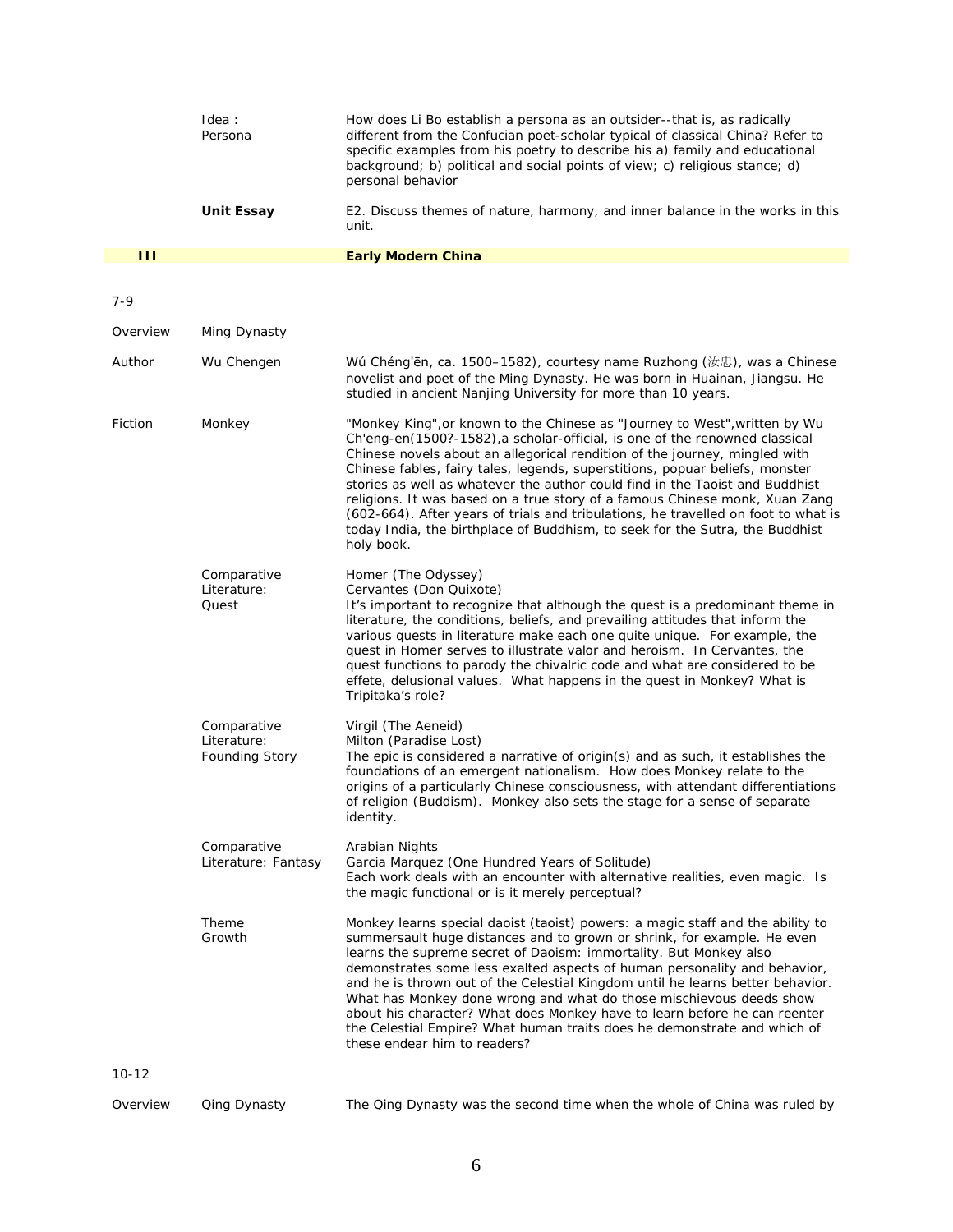|         |                                                  | foreigners, the Manchu. The first time was during the Yuan Dynasty when<br>China was controlled by the Mongols. The Qing Dynasty lasted from 1644-<br>1911 A.D                                                                                                                                                                                                                                                                                                                                                                                                   |
|---------|--------------------------------------------------|------------------------------------------------------------------------------------------------------------------------------------------------------------------------------------------------------------------------------------------------------------------------------------------------------------------------------------------------------------------------------------------------------------------------------------------------------------------------------------------------------------------------------------------------------------------|
| Author  | Pu Song-Ling                                     | Pu was from a poor landlord-merchant family from Zichuan (淄川, now Zibo,<br>Shandong). Possibly he was of Mongol ancestry. At the age of nineteen, he<br>received the xiucai degree in the civil service examination, but it was not until<br>he was seventy-one that he received the gongsheng degree. He spent most of<br>his life working as a private tutor, and collecting the stories that were later<br>published in Strange Stories from a Chinese Studio. Some critics attribute the<br>Vernacular Chinese novel Xingshi Yinyuan Zhuan to him.           |
| Fiction | The Wise Neighbor;<br>The Mural                  | Pu Songling's short stories explore the boundary between the natural and the<br>supernatural, and they contain characters who are animated by desire in one<br>form or another; there is a longing for love; for connection and/or bonding.<br>The fact that humans interact with fairies, sprites and miniature beings is<br>characteristic, and reveals a core mindset that appearances deceive.                                                                                                                                                               |
|         | Comparative<br>Literature: Love<br>triangle      | Chikamatsu Monzaemon ("The Crucified Lovers")<br>E. T. A. Hoffmann ("The Sandman")<br>Samuel Taylor Coleridge ("Rime of the Ancient Mariner")<br>Each author explores the dark side of love: obsession, self-delusion,<br>destruction. The plot of "The Wise Neighbor" involves a love triangle. Values<br>and attitudes about marriage and love outside the marriage in the form of<br>concubines differ in each of the works. What does each one illustrate about<br>the human condition?                                                                      |
|         | Comparative<br>Literature:<br>Supernatural       | ETA Hoffman ("The Sandman")<br>Alifa Rifaat ("Distant View of a Minaret")<br>The work of each of these authors explores the world of the dream, and the<br>place where the unreal and the real come together, often with perplexing,<br>even tragic, consequences. How does Pu Song-Ling use the supernatural to<br>posit an explanation about the nature of the phenomenal world? How does<br>his view contrast with that of authors whose encounters with the supernatural<br>trigger desire, obsession, and destruction?                                      |
|         | Comparative<br>Literature:<br>Supernatural       | Coleridge ("Kubla Khan" and "Rime of the Ancient Mariner")<br>Pu Song-Ling uses the supernatural to create a narrative that involves<br>powerful metaphors that illustrate powerful insights into the human condition,<br>particularly as it relates to feelings of guilt, fear, and self-recrimination.                                                                                                                                                                                                                                                         |
|         | Idea:<br>Marriage-Polygamy                       | Pu Song-Ling's work, relationships are often complicated because of the<br>tradition of having extended families that involved multiple wives and even<br>concubines. While some cultures have an informal approach to social / family<br>relations, the Chinese society had distinct practices and laws. Discuss the<br>complexities and problems of polygamy with multiple wives and concubines in<br>the seventeenth century Chinese Society.                                                                                                                 |
|         | Psychology<br>Attraction                         | A characteristic of Pu Song-Ling's work is the presence of what exists beyond<br>the realm of the tangible, measurable, concrete world. Describe the<br>supernatural character's advice over the psychology of attraction in romantic<br>relations. Is her advice useful and effective? Why?                                                                                                                                                                                                                                                                     |
| Authors | Cao Xueqin (1715-<br>1763), Gao E<br>(1740-1815) | Ts'ao Hsueh-ch'in, ca. 1715? -1763) is the author of Dream of the Red<br>Chamber, believed by many to be the greatest novel written in the Chinese<br>language. His given name was Cao Zhan (曹霑) and his courtesy name is<br>Mengruan (夢阮). Cao belonged to a Han Chinese clan which later became<br>part of the Plain White Branch (正白旗) of the Manchu Banners. Although<br>forced into slavery (包衣) to Manchu royalties in the late 1610s, his ancestors<br>distinguished themselves through military campaigns and subsequently held<br>posts in officialdom. |
| Fiction | Story of Stone                                   | The Story of the Stone (The Dream of the Red Chamber), was written by Cao<br>Xuegin (Ts'ao Hsueh-ch'in). It was written during, and is set in, the 18th<br>century. In many ways, this is a tragedy of immense proportions, as it traces<br>the gradual decline of the huge, wealthy and influential Jia family. The central                                                                                                                                                                                                                                     |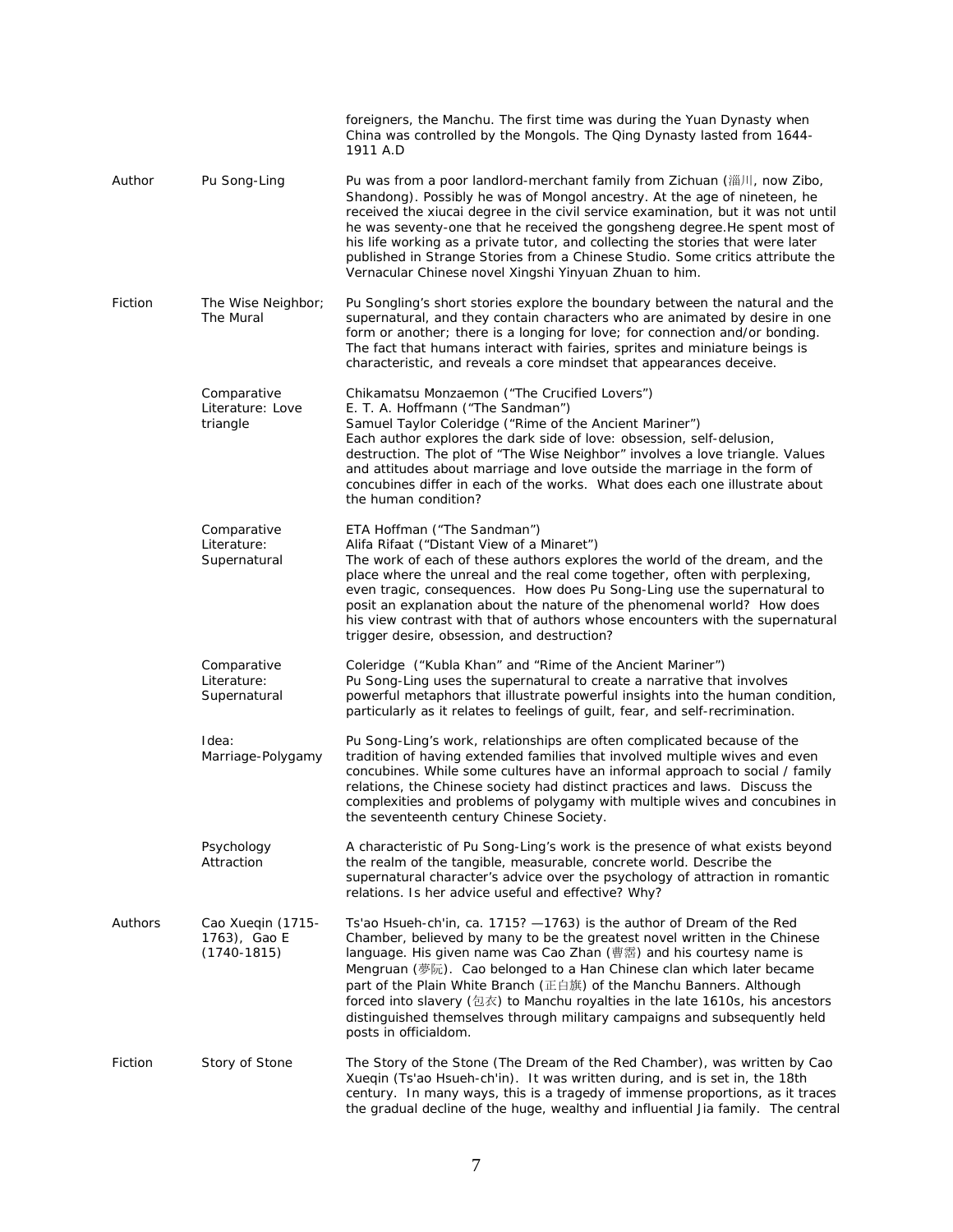|        |                                                          | narrative centers on Jia Bao-yu, the charming but decadent eldest son of an<br>important and wealthy man, and Lin Daiyu, his virtuous yet aloof female<br>cousin. Many of the stories contained in the novel involve Buddhist precepts,<br>such as the danger of attachment. Throughout the narrative, the presence of<br>the supernatural catalyzes the phenomenal realm, and the individuals within<br>it.                                                                                                                                                                                                                                                           |
|--------|----------------------------------------------------------|------------------------------------------------------------------------------------------------------------------------------------------------------------------------------------------------------------------------------------------------------------------------------------------------------------------------------------------------------------------------------------------------------------------------------------------------------------------------------------------------------------------------------------------------------------------------------------------------------------------------------------------------------------------------|
|        | Theme:<br>Growth                                         | Novels that trace the development of a writer are common in world literature.<br>they often follow the form of the "Bildungsroman," which deals with the<br>events, emotions, and external forces that shape an individual's perspective<br>and result in the making of a writer. Why is this novel a "Bildingsroman"?<br>Describe Bai-yu's stages of growth from irresponsible childhood and<br>adolescence to responsible adult to enlightened Monk.                                                                                                                                                                                                                 |
|        | Philosophy<br>Confucianism<br>Daoism<br><b>Buddhism</b>  | Discuss the ideals of Confucianism vs Daoism/Buddhism in the Chinese<br>society. Compare and contrast the life of Bai-yu and his father Jia Zheng                                                                                                                                                                                                                                                                                                                                                                                                                                                                                                                      |
|        | Comparative<br>Literature:<br>In the Company of<br>Women | Murasaki (Tale of Genji)<br>Murasaki presents a view of reality that is informed by the experience of<br>women in the court. At that time, men and women tended to live their lives<br>in separate spheres. Consequently, it would be disappointing and/or<br>confusing to see someone cross gender lines. Discuss the way Bao-yu's<br>preference for the company of women made him a psychologically complex<br>individual.                                                                                                                                                                                                                                           |
|        | Comparative<br>Literature:<br>Aristocracy                | Moliere (Tartuffe)<br>Pope ("Rape of the Lock")<br>Each of the authors depicted life within the aristocracy. What do the elite in<br>the various worlds have in common?                                                                                                                                                                                                                                                                                                                                                                                                                                                                                                |
|        | Comparative<br>Literature:<br>Change                     | Chekhov (The Cherry Orchard)<br>Achebe (Things Fall Apart)<br>Cheever (The Wapshot Chronicles)<br>In many ways, The Story of the Stone is a chronicle of decline, and it parallels<br>other stories of the loss of glory and stature. Similar chronicles can be found<br>in The Cherry Orchard (Chekhov) and Things Fall Apart (Achebe), as well as<br>Cheever's The Wapshot Chronicles.                                                                                                                                                                                                                                                                               |
| Author | Shen Fu                                                  | Shen Fu was a low-level bureaucrat in the Chinese government whose<br>autobiography, Six Records of a Floating Life, is remarkable for its candor,<br>clarity, and depth of feeling. He discusses his relationship with his wife, his<br>struggles with debt, his relationship with his family, and his life as a whole.                                                                                                                                                                                                                                                                                                                                               |
|        | Six Records of a<br><b>Floating Life</b>                 | Shen Fu's autobiography is quite touching. It depicts the relationship that he<br>had with his wife, Yun, by describing their daily interactions, as well as the<br>feelings and attitudes they have toward each other. For all the concreteness<br>of the narrative, there is still a sense of otherworldliness. For example, the<br>passage that describes what happened during the Ghost Festival seems to<br>invoke the supernatural. The way in which Shen Fu accommodates his wife's<br>desire to go out of the home helps illustrate the cultural milieu. Shen Fu<br>suggests she disguise herself as a man. She does so, but at the last minute,<br>backs out. |
|        | Comparative<br>Literature:<br>Feminism                   | Mary Wollstonecraft (Vindication of the Rights of Women)<br>Wollstonecraft explores women's situations in a patriarchal society. In many<br>ways, Shen Fu delves into the condition of women in Chinese society. The<br>parallels reveal much about the perceived need to establish and maintain<br>gender differentiation.                                                                                                                                                                                                                                                                                                                                            |
|        | Theme:<br>Culture / Gender                               | What do you see as some of the key differences between the culture in which<br>Shen Fu's story takes place and that of today?                                                                                                                                                                                                                                                                                                                                                                                                                                                                                                                                          |
|        | <b>Unit Essay</b>                                        | E3. Discuss trends in literature in this unit. What is the relationship of the                                                                                                                                                                                                                                                                                                                                                                                                                                                                                                                                                                                         |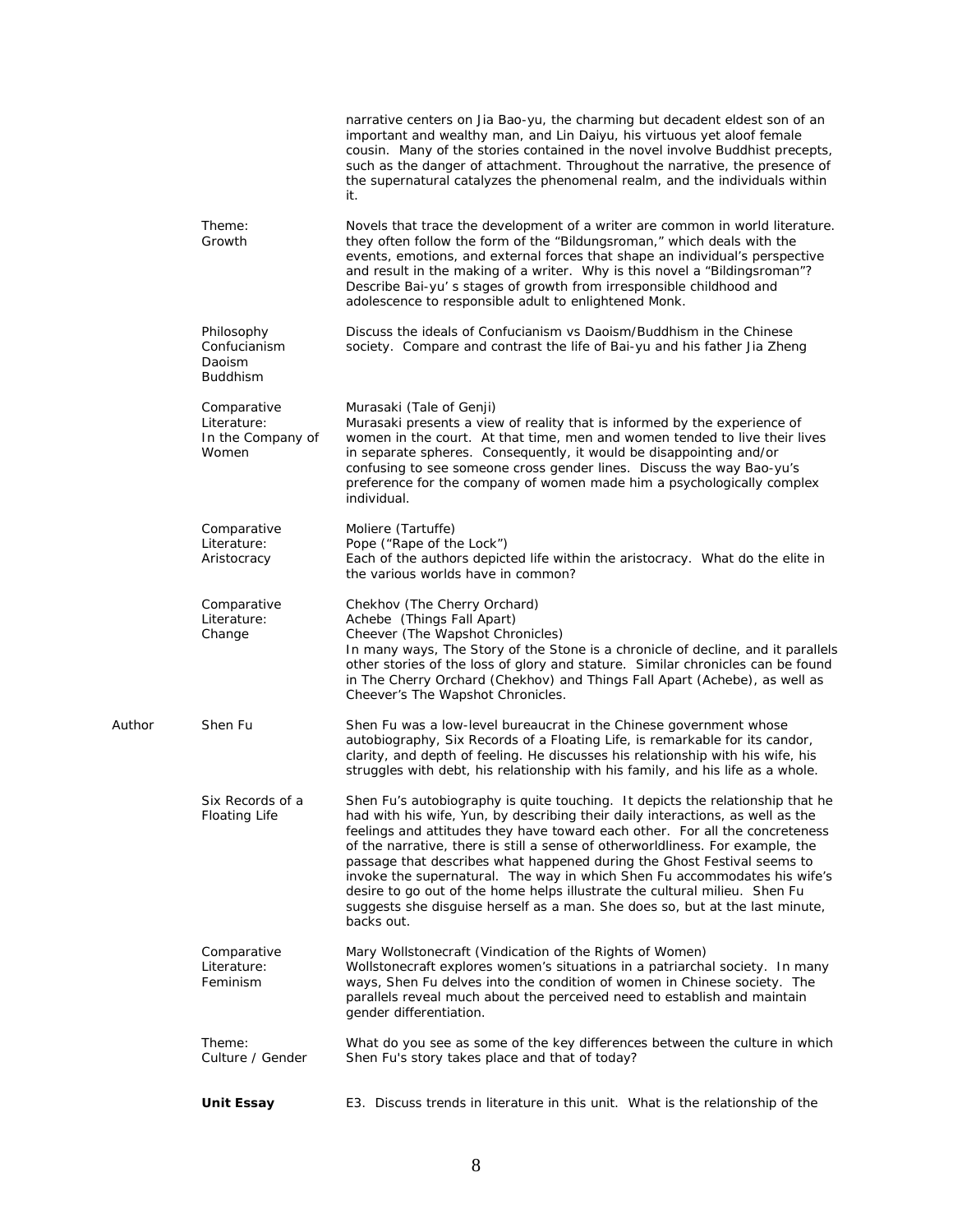individual to society and to others?

| $\mathbf{IV}$ | $13 - 15$                                                          | <b>Modern China</b>                                                                                                                                                                                                                                                                                                                                                                                                                                                                                                                                                                                                                                                                                                                                                                                                                                                           |
|---------------|--------------------------------------------------------------------|-------------------------------------------------------------------------------------------------------------------------------------------------------------------------------------------------------------------------------------------------------------------------------------------------------------------------------------------------------------------------------------------------------------------------------------------------------------------------------------------------------------------------------------------------------------------------------------------------------------------------------------------------------------------------------------------------------------------------------------------------------------------------------------------------------------------------------------------------------------------------------|
| Author        | Lu Xun                                                             | Considered the founder of modern baihua (白話) literature, Lu Xun was a short<br>story writer, editor, translator, critic and essayist. He was one of the founders<br>of the China League of Left-Wing Writers in Shanghai. Lu Xun's works exerted<br>a very substantial influence after the May Fourth Movement to such a point<br>that he was lionized by the Communist regime after 1949. Mao Zedong<br>himself was a lifelong admirer of Lu Xun's works. Though highly sympathetic<br>of the Chinese Communist movement, Lu Xun himself never joined the<br>Chinese Communist Party despite being a staunch socialist as he professed in<br>his works.                                                                                                                                                                                                                      |
| Fiction       | The True Story of<br>Ah Q                                          | This satirical novel illustrates a culture in transition. Ah Q persists in seeing<br>the world through very deluded eyes; his explanations of phenomena are<br>resolutely positive when the reality is much different. The resulting sense of<br>absurdity is amusing and illuminating with respect to cultural different,<br>individual psychology, and ambition.                                                                                                                                                                                                                                                                                                                                                                                                                                                                                                            |
|               | Comparative<br>Literature:<br><b>Historical Forces</b>             | Kafka (In a Penal Colony)<br>Chekhov (The Cherry Orchard)<br>Achebe (Things Fall Apart)<br>The idea of being caught up in historical forces and suddenly losing control of<br>one's destiny is a common theme in literature, and it is illustrated clearly in Lu<br>Xun. The response of the individual may vary, depending on their<br>perspectives.                                                                                                                                                                                                                                                                                                                                                                                                                                                                                                                         |
|               | Comparative<br>Literature:: Naivete<br>as a platform for<br>satire | Swift (Gulliver's Travels)<br>Voltaire (Candide)<br>Ah $Q$ is an innocent in a world that is not kind to its more naïve inhabitants.<br>Ah Q does not understand his situation, which leads him to absurd encounter.<br>Swift and Voltaire's protagonists are in similar situations. What results? What<br>insights are gained?                                                                                                                                                                                                                                                                                                                                                                                                                                                                                                                                               |
|               | Comparative<br>Literature: Values<br>of Times Past                 | Cervantes (Don Quixote)<br>Don Quixote parallels Ah Q in certain ways -the protagonists of both<br>narratives are seeing the world through lenses forged in a different era. for<br>Cervantes, it was the notion of chivalry. For Ah Q, it is a sense of his own<br>superiority, which is rooted in a belief in the flawed nature of those around<br>him.                                                                                                                                                                                                                                                                                                                                                                                                                                                                                                                     |
|               | Comparative<br>Literature:<br>Destiny                              | Sophocles (Oedipus Rex)<br>Each author has written about anti-heroes and the role of individuals. In the<br>case of Oedipus Rex, there seems to be an unavoidable destiny at work. How<br>is Ah Q's experience the same or different?                                                                                                                                                                                                                                                                                                                                                                                                                                                                                                                                                                                                                                         |
|               | Theme:<br>Anti-hero                                                | Part of the fundamental tragedy of human existence is the inescapable fact<br>that all live on the edge of rejection - not only by one's love, community, but<br>seemingly by fate itself. Part of the tragedy has to do with the fact that most<br>individuals are powerless in the face of isolation and consequently, loneliness.<br>Discuss the theme of loneliness and being an outcast in this story. Why might<br>Ah Q be considered an anti-hero?                                                                                                                                                                                                                                                                                                                                                                                                                     |
|               | Theme:<br>Tradition                                                | The Madman's central realization (3rd section) is that Chinese society is<br>cannibalistic; he learns this only after studying the classical texts. Although<br>the Madman refers to incidents of actual cannibalism in China, his diary also<br>develops an analogy between cannibalism and the social and political<br>injustices of imperial China. In what way were individuals "consumed" by<br>traditional Chinese society? How does Confucianism lend itself to repressive<br>social and political practices? Is the madman himself cannibalized by the<br>system? Describe some specific traditional Chinese practices that victimized<br>and repressed people. For example, what was the position of women in<br>Confucian society? What about the average farmer in the feudal Chinese<br>society? What do you make of the report that the Madman has recovered and |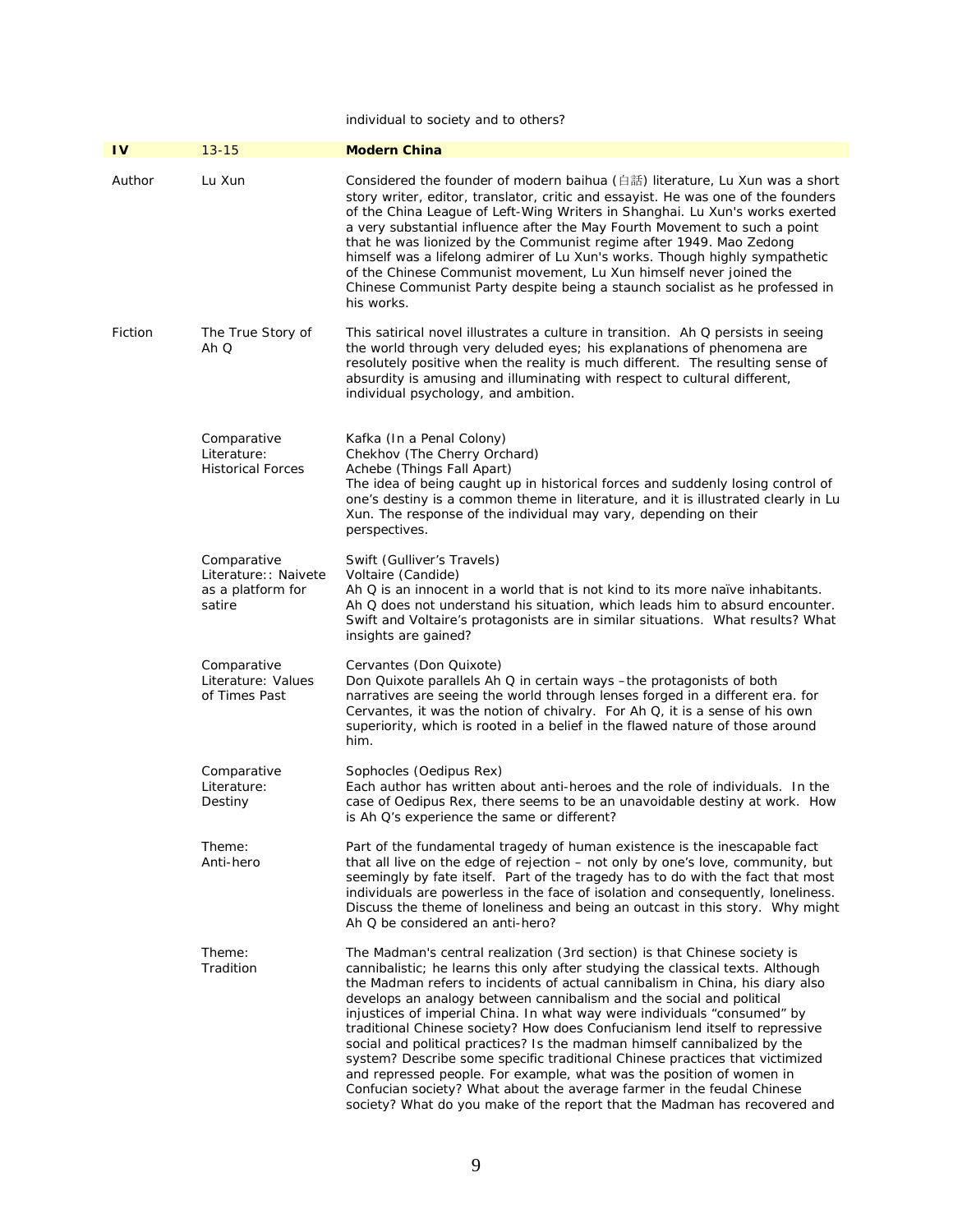|        |                                                       | is waiting to take a job with the government?                                                                                                                                                                                                                                                                                                                                                                                                                                            |
|--------|-------------------------------------------------------|------------------------------------------------------------------------------------------------------------------------------------------------------------------------------------------------------------------------------------------------------------------------------------------------------------------------------------------------------------------------------------------------------------------------------------------------------------------------------------------|
| Author | Bei Dao                                               | Bei Dao (traditional Chinese: 北島; simplified Chinese: 北島; pinyin: Běi Dǎo;<br>literally "Northern Island", born August 2, 1949) is the pseudonym of Chinese<br>poet Zhao Zhenkai (趙振開). He was born in Beijing, his pseudonym was<br>chosen because he came from the north and because of his preference for<br>solitude. Bei Dao is the most notable representative of the Misty Poets, a<br>group of Chinese poets who reacted against the restrictions of the Cultural<br>Revolution. |
| Poetry | Poems                                                 | The Misty Poets wrote poetry that was imagistic, and the meanings<br>deliberately indeterminate. While there was definitely an artistic motive, the<br>underlying political implications resulted in difficulties for many of the poets.<br>The poetry is characterized by concrete descriptions of nature and natural<br>processes, which are juxtaposed with the behaviors of individuals, and a<br>particularly historical context.                                                   |
|        | Theme:<br>Politics                                    | Many poets in Communist China have felt the need to develop a new poetic<br>idiom in order to express thoughts and conditions of being. One development<br>is the "Misty" school, which has experimented with form, syntax, and<br>imagery. Bei Dao employs innovative techniques which make a commentary<br>about life in Communist China. Discuss the political aspects of Bei Dao's<br>writing.                                                                                       |
| Author | Gao Xingjian                                          | Kao Hsing-chien; born January 4, 1940), is a French Chinese émigré novelist,<br>dramatist and critic, who received the 2000 Nobel Prize in Literature. He is<br>also a noted translator, particularly of Samuel Beckett and Eugène Ionesco, a<br>stage director and a celebrated painter.                                                                                                                                                                                                |
| Drama  | Dialogue and<br>Rebuttal                              | Dialogue and Rebuttal follows two strangers who have spent the night<br>together, examining their inability to communicate and their individual<br>relationships with language. The play, which contains absurdist elements,<br>may remind some readers of the 20 <sup>th</sup> century European plays that exhibit an<br>existentialist philosophy or perspective.                                                                                                                      |
|        | Comparative<br>Literature:<br>The Absurd              | Samuel Beckett (Waiting for Godot)<br>Pirandello (Six Characters In Search of an Author)<br>Both Beckett and Pirandello use the spoken word to evoke a sense of the core<br>meaninglessness of language, and the futility of precise communication. In<br>the postmodern world, the breakdown of language and the storehouses of<br>meaning - religious metaphors, symbols, and cultural icons - are equally<br>problematized. Discuss Xingjian's perspectives.                          |
|        | Comparative<br>Literature:<br>Religion                | Lao Tzu (Tao Te Ching)<br>Chang Tzu (The Great Happiness)<br>Daoism involves an approach to life that asks the individual to contemplate<br>giving up his or her desire to control. In Zingjian's work, basic tenets of Zen<br>Buddhism are brought to the center. What are the views of religion and the<br>world?                                                                                                                                                                      |
|        | Comparative<br>Literature:<br>Crime and<br>Punishment | Dante (Divine Comedy)<br>Dante's The Inferno features a world where individuals are punished for the<br>crimes they committed in life. Their punishments are creative; and, without<br>exception, the punishment fits the crime, often almost fiendishly so. In Gao<br>Xingjian's work, how is the afterlife similar or different to that envisioned by<br>Dante?                                                                                                                        |
|        | Theme:<br>Alienation                                  | Q1. In the play "Dialogues and Rebuttal," two strangers – a man and a girl --<br>never reveal themselves to each other, but talk superficially on many different<br>topics. Discuss the theme of loneliness and alienation in the modern world<br>illustrated in this play.                                                                                                                                                                                                              |
|        | <b>Unit Essay</b>                                     | E4. Discuss the themes of loneliness, alienation, and madness in the works in<br>this unit.                                                                                                                                                                                                                                                                                                                                                                                              |
| v      |                                                       | <b>Finals</b>                                                                                                                                                                                                                                                                                                                                                                                                                                                                            |